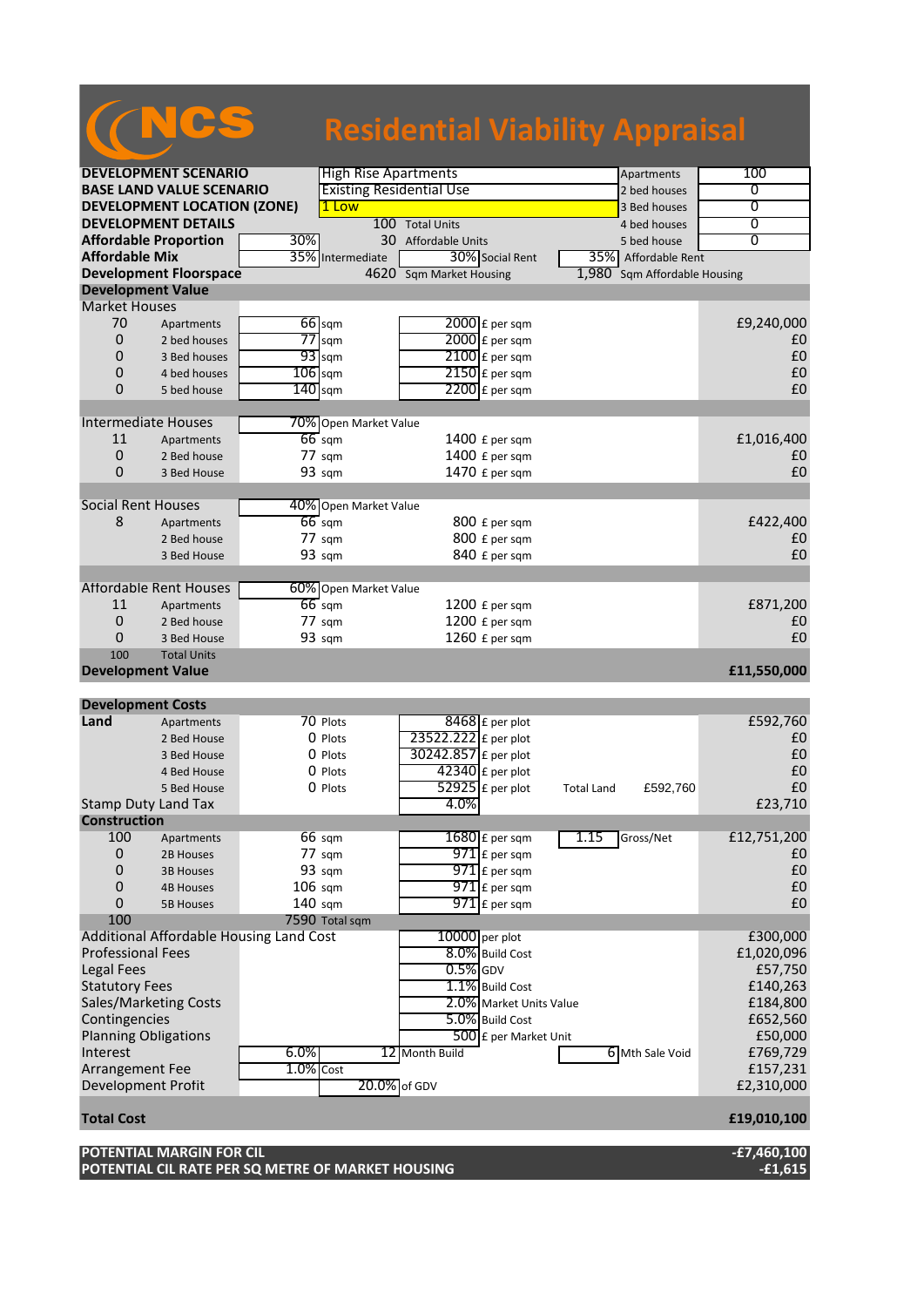| <b>Residential Viability Appraisal</b> |                                         |           |                                 |                                |                                 |                   |  |
|----------------------------------------|-----------------------------------------|-----------|---------------------------------|--------------------------------|---------------------------------|-------------------|--|
|                                        |                                         |           |                                 |                                |                                 |                   |  |
| <b>DEVELOPMENT SCENARIO</b>            |                                         |           | <b>High Rise Apartments</b>     |                                | Apartments                      | 100               |  |
| <b>BASE LAND VALUE SCENARIO</b>        |                                         |           | <b>Existing Residential Use</b> |                                | 2 bed houses                    | 0                 |  |
| <b>DEVELOPMENT LOCATION (ZONE)</b>     |                                         |           | 2 Medium                        |                                | 3 Bed houses                    | $\overline{0}$    |  |
| <b>DEVELOPMENT DETAILS</b>             |                                         |           |                                 | 100 Total Units                | 4 bed houses                    | 0                 |  |
| <b>Affordable Proportion</b><br>30%    |                                         |           |                                 | 30 Affordable Units            | 5 bed house                     | $\overline{0}$    |  |
| <b>Affordable Mix</b>                  |                                         |           | 35% Intermediate                | 30% Social Rent                | 35% Affordable Rent             |                   |  |
|                                        | <b>Development Floorspace</b>           |           | $4620^-$                        | <b>Sqm Market Housing</b>      | Sqm Affordable Housing<br>1,980 |                   |  |
| <b>Development Value</b>               |                                         |           |                                 |                                |                                 |                   |  |
| <b>Market Houses</b>                   |                                         |           |                                 |                                |                                 |                   |  |
| 70                                     | Apartments                              |           | $66$ sqm                        | $4000$ £ per sqm               |                                 | £18,480,000       |  |
| 0                                      | 2 bed houses                            |           | $77$ sqm                        | $2700$ £ per sqm               |                                 | £0                |  |
| 0                                      | 3 Bed houses                            |           | $93$ sqm                        | $2775$ $E$ per sqm             |                                 | £0                |  |
| 0                                      | 4 bed houses                            | $106$ sqm |                                 | 2900 £ per sqm                 |                                 | £0                |  |
| $\overline{0}$                         | 5 bed house                             | $140$ sqm |                                 | $3015$ £ per sqm               |                                 | £0                |  |
|                                        |                                         |           |                                 |                                |                                 |                   |  |
| <b>Intermediate Houses</b>             |                                         |           | 70% Open Market Value           |                                |                                 |                   |  |
| 11                                     | Apartments                              |           | $66$ sqm                        | 2800 £ per sqm                 |                                 | £2,032,800        |  |
| 0                                      | 2 Bed house                             |           | 77 sqm                          | 1890 £ per sqm                 |                                 | £0                |  |
| 0                                      | 3 Bed House                             |           | 93 sqm                          | 1942.5 £ per sqm               |                                 | £0                |  |
|                                        |                                         |           |                                 |                                |                                 |                   |  |
| <b>Social Rent Houses</b>              |                                         |           | 40% Open Market Value           |                                |                                 |                   |  |
| 8                                      | Apartments                              |           | $66$ sqm                        | 1600 £ per sqm                 |                                 | £844,800          |  |
| 0                                      | 2 Bed house                             |           | 77 sqm                          | 1080 £ per sqm                 |                                 | £0                |  |
| 0                                      | 3 Bed House                             |           | 93 sqm                          | 1110 £ per sqm                 |                                 | £0                |  |
|                                        |                                         |           |                                 |                                |                                 |                   |  |
|                                        | Affordable Rent Houses                  |           | 60% Open Market Value           |                                |                                 |                   |  |
| 11                                     |                                         |           | $66$ sqm                        | $2400$ £ per sqm               |                                 | £1,742,400        |  |
| 0                                      | Apartments                              |           |                                 |                                |                                 |                   |  |
| 0                                      | 2 Bed house                             |           | $77 \text{ sqm}$                | 1620 £ per sqm                 |                                 | £0<br>£0          |  |
| 100                                    | 3 Bed House<br><b>Total Units</b>       |           | 93 sqm                          | 1665 £ per sqm                 |                                 |                   |  |
| <b>Development Value</b>               |                                         |           |                                 |                                |                                 | £23,100,000       |  |
|                                        |                                         |           |                                 |                                |                                 |                   |  |
| <b>Development Costs</b>               |                                         |           |                                 |                                |                                 |                   |  |
| Land                                   | Apartments                              |           | 70 Plots                        | $21640$ £ per plot             |                                 | £1,514,800        |  |
|                                        | 2 Bed House                             |           | 0 Plots                         | 48733.333 £ per plot           |                                 | £0                |  |
|                                        | 3 Bed House                             |           | 0 Plots                         | 62657.143 £ per plot           |                                 | £0                |  |
|                                        |                                         |           |                                 | $87720$ £ per plot             |                                 | £0                |  |
|                                        | 4 Bed House                             |           | 0 Plots                         |                                |                                 | $\pmb{\text{f0}}$ |  |
|                                        | 5 Bed House                             |           | 0 Plots                         | $\overline{109650}$ £ per plot | £1,514,800<br><b>Total Land</b> |                   |  |
| <b>Stamp Duty Land Tax</b>             |                                         |           |                                 | 5.0%                           |                                 | £75,740           |  |
| <b>Construction</b>                    |                                         |           |                                 |                                |                                 |                   |  |
| 100                                    | Apartments                              |           | 66 sqm                          | $1680$ £ per sqm               | 1.15<br>Gross/Net               | £12,751,200       |  |
| 0                                      | 2B Houses                               |           | 77 sqm                          | $971$ $E$ per sqm              |                                 | £0                |  |
| 0                                      | <b>3B Houses</b>                        |           | 93 sqm                          | $971$ $E$ per sqm              |                                 | £0                |  |
| 0                                      | <b>4B Houses</b>                        | 106 sqm   |                                 | $971$ $E$ per sqm              |                                 | £0                |  |
| 0                                      | 5B Houses                               | $140$ sqm |                                 | $971$ E per sam                |                                 | £0                |  |
| 100                                    |                                         |           | 7590 Total sqm                  |                                |                                 |                   |  |
|                                        | Additional Affordable Housing Land Cost |           |                                 | $11000$ per plot               |                                 | £330,000          |  |
| <b>Professional Fees</b>               |                                         |           |                                 | 8.0% Build Cost                |                                 | £1,020,096        |  |
| Legal Fees                             |                                         |           |                                 | $0.5%$ GDV                     |                                 | £115,500          |  |
| <b>Statutory Fees</b>                  |                                         |           |                                 | 1.1% Build Cost                |                                 | £140,263          |  |
|                                        | Sales/Marketing Costs                   |           |                                 | 2.0% Market Units Value        |                                 | £369,600          |  |
| Contingencies                          |                                         |           |                                 | 5.0% Build Cost                |                                 | £654,060          |  |
| <b>Planning Obligations</b>            |                                         |           |                                 | 500 £ per Market Unit          |                                 | £50,000           |  |
| Interest                               |                                         | 6.0%      |                                 | 12 Month Build                 | 6 Mth Sale Void                 | £874,093          |  |

Arrangement Fee  $1.0\%$  Cost  $2.0\%$  Cost  $2.0\%$  Cost  $2.0\%$  Cost  $2.0\%$  Cost  $2.0\%$  Cost  $2.0\%$  Cost  $2.0\%$  Cost  $2.0\%$  Cost  $2.0\%$  Cost  $2.0\%$  Cost  $2.0\%$  Cost  $2.0\%$  Cost  $2.0\%$  Cost  $2.0\%$  Cost  $2.0\%$  Cos Development Profit  $\begin{array}{|c|c|c|c|c|}\n\hline\n&20.0\% & \text{of GDV} & \text{for} & \text{if 4,620,000}\n\end{array}$ 

### **Total Cost £22,685,065**

#### **POTENTIAL MARGIN FOR CIL £414,935 POTENTIAL CIL RATE PER SQ METRE OF MARKET HOUSING £90**

| £414,93! |
|----------|
| £9(      |